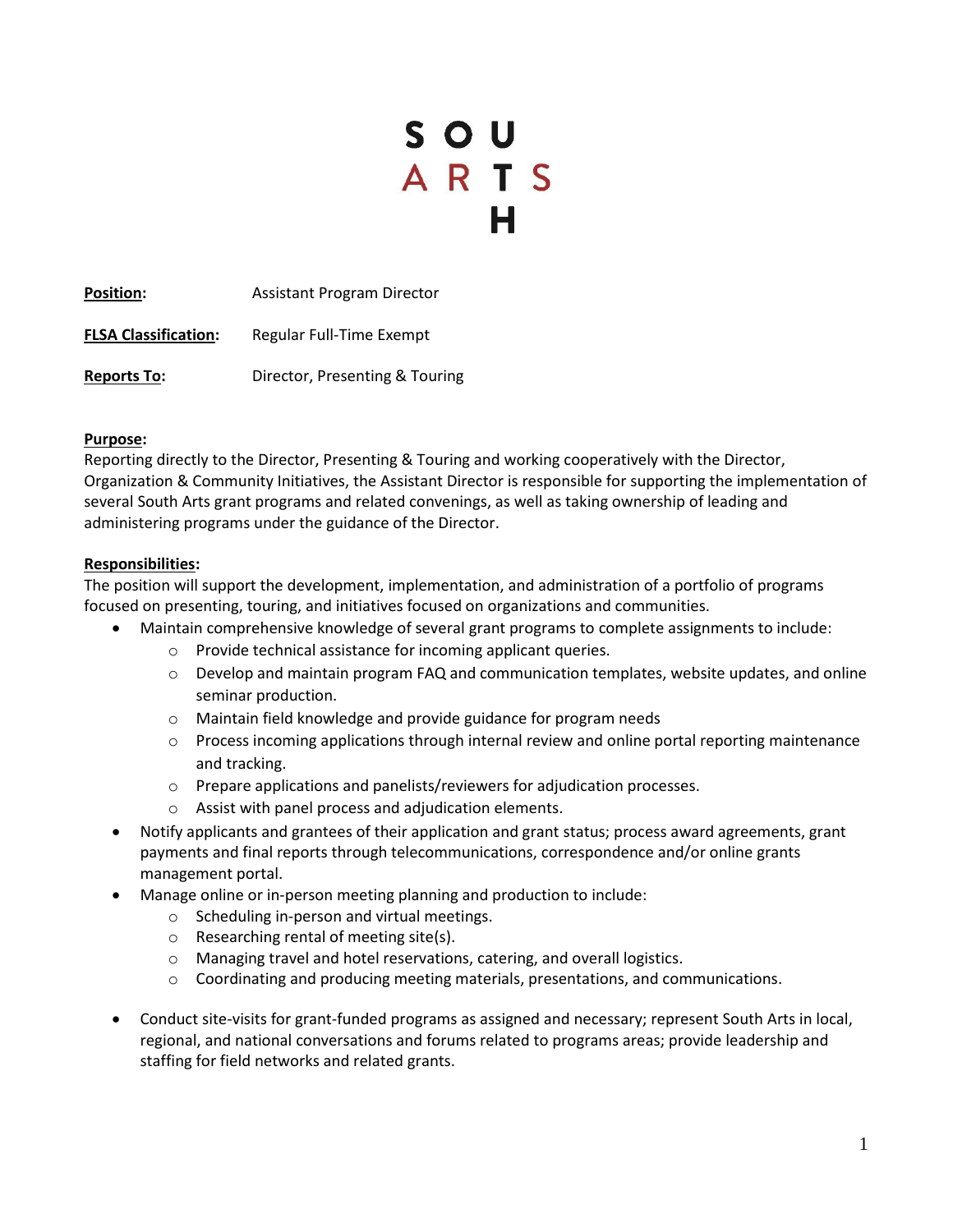- Input and update data in all grants management platforms and run reports as requested, utilizing the Grants Management System and other Constituent Relationship Management systems.
- Support Director with most efficient strategies for all phases of project management including project design, planning, implementation, and reporting.
- Conduct and analyze field research and evaluations/surveys.
- Support and update resource databases.
- Provide information to Communications team for coordination or development of program website and other communication needs.

## **General**

Follow internal accounting procedures to generate necessary payment requests of grantees, contractors, panelists, or vendors.

- Complete related program and organizational tracking, correspondence, or follow-up for all assigned projects.
- Create, read, analyze, file, retrieve and maintain organization of program documents.
- Support additional assignments by other executive staff as needed.

# **Required Knowledge**

- Office Administration and Management Thorough knowledge of business and management principles involved in planning, resource allocation, coordination of people and resources, and comprehensive knowledge of administrative office procedures and systems.
- Customer Service Thorough knowledge of principles and processes for providing excellent internal and external customer service.
- Technology Knowledge of office electronic equipment, and computer hardware and software. Knowledge of report building, strategies for data collection, and presentation.

# **Preferred Knowledge**

- Foundation Arts Operations General knowledge of foundation arts grantmaking sector and related state, federal and local arts agencies, and organizations.
- Non-profit Arts Operations– General knowledge of non-profit arts sector and related familiarity with arts presenting organizations and practices.

# **Required Skills**

- Critical Thinking Uses logic and reasoning to understand, analyze, and evaluate complex situations and research information to identify the strengths and weaknesses of alternative solutions, conclusions or approaches to the training needs identified; combines pieces of information to form general rules or conclusions (includes finding a relationship among unrelated events);
- Written Communication
	- $\circ$  Writes clearly and informatively; edits work for spelling and grammar; varies writing style to meet needs; presents numerical data effectively; able to read and interpret written information.
	- $\circ$  Possesses sense of design and print layout for balanced composition and format/font consistency, as necessary.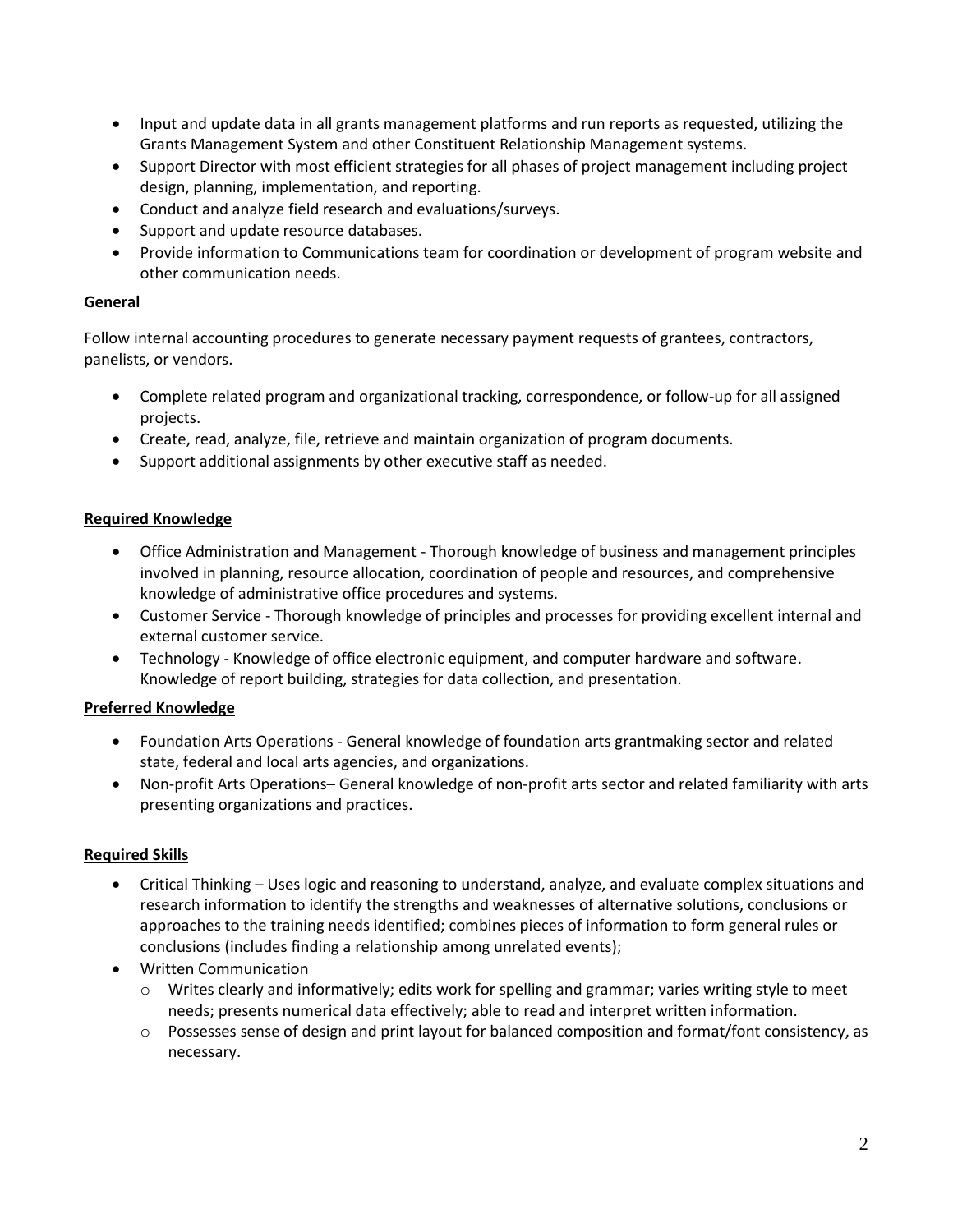- Interpersonal Relationships Develops and maintains cooperative and professional relationships with employees at all levels of the organization to include representatives from other departments and organizations; possesses professional maturity.
- Judgment and Decision Making Evaluates the best method of research and then exercises appropriate judgment in establishing priorities and resolving complex matters; considers the relative costs and benefits of potential actions to choose the most appropriate one.

# **Required Abilities**

- Communication Excellent ability to communicate complex ideas and proposals effectively so others will understand to include preparation of reports, agendas, and policies. Excellent ability to listen and understand information and ideas presented verbally and in writing. Ability to handle all interactions and issues with poise, tact and diplomacy and in a confidential manner
- Coordination of Work Ability to establish and implement effective administrative and management programs and procedures. Ability to plan and organize daily work routine. Establishes priorities for the completion of work in accordance with sound time-management. Estimates expected time of completion of elements of work and establishes a personal schedule accordingly. Implements work activity in accordance with priorities and estimated schedules. Maintains a calendar for meetings, deadlines, and events.
- Accounting/Budgeting Ability to perform arithmetic, algebraic, and statistical applications. Ability to employ economic and accounting principles and practices in the analysis and reporting of data.

## **Requirements**

- A bachelor's degree preferably in fine arts, liberal arts and/or a field such as arts management/administration, public administration, nonprofit administration, communications, or public relations.
- A minimum of 3 years' experience managing projects and/or programs in the arts or other related field, experience with non-profit grants management.
- Experience working in arts programs related to one or all of the following: touring and presenting, organization and community initiatives, and touring artists.
- Potential travel up to 10% of the time.
- Basic knowledge of MS Office, with advanced knowledge of:
	- $\circ$  Outlook scheduling meetings, managing calendars, use of rooms and other advanced functions; also managing, importing, and exporting contacts; task management.
	- $\circ$  Word document formatting, review options/tracking, mail merge, layout options.
	- $\circ$  Excel spreadsheet creation; column and row formatting; data sorting; page formatting, including borders, gridlines, and use of headers and footers.
	- o SharePoint file and data sharing collaboration.
- Basic knowledge of online systems such as:
	- o CRM constituent relationship management systems; some Salesforce experience helpful.
	- o GMS grants management systems; some Salesforce experience helpful
	- o Event/program registration systems.
- Basic knowledge of creating marketing/promotional level documents for internal or public-facing use.

#### **Physical Requirements:**